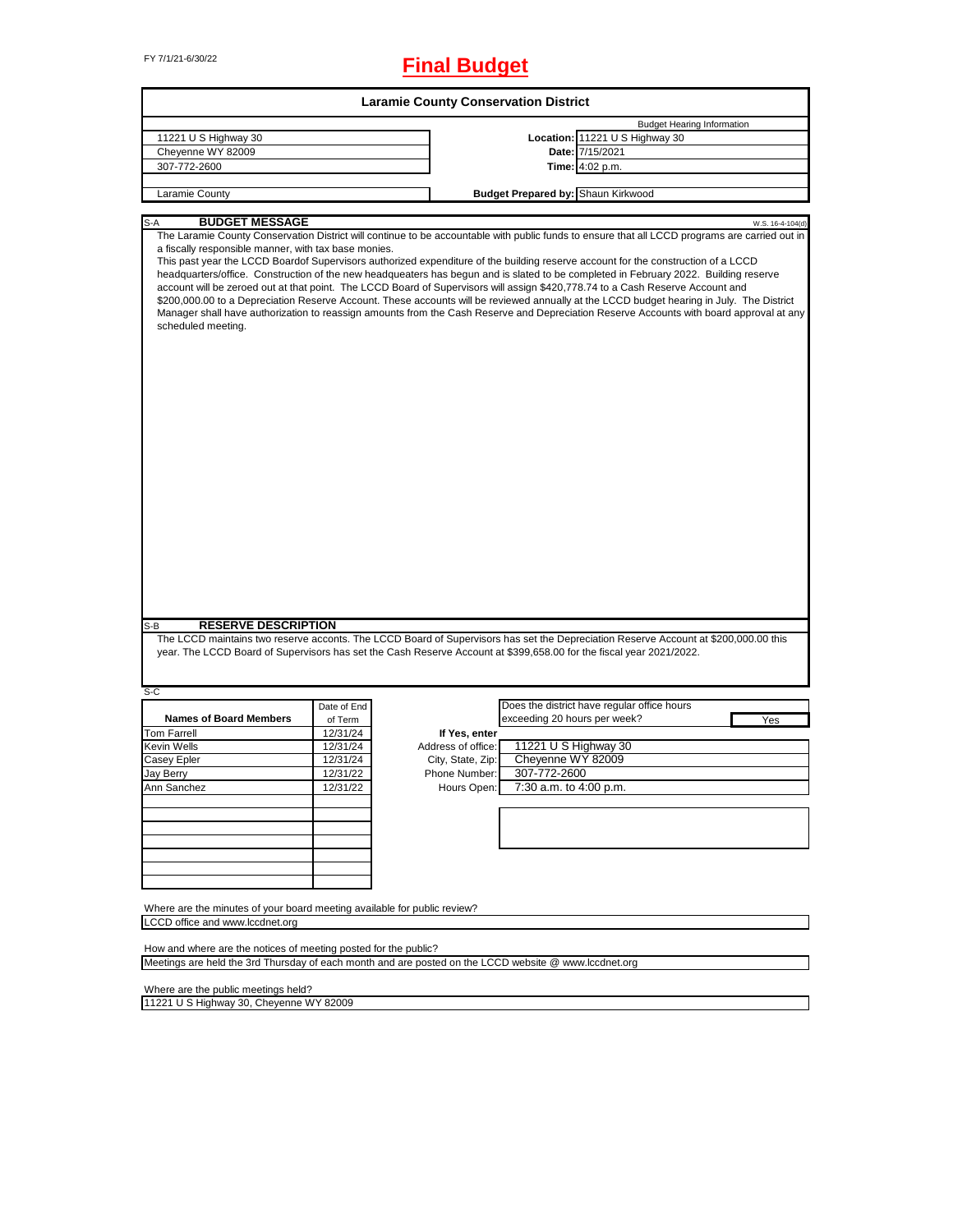#### **FINAL BUDGET SUMMARY**

|       | <b>OVERVIEW</b>                                             | 2019-2020<br>Actual | 2020-2021<br>Estimated | 2021-2022<br>Proposed | <b>Final Approval</b> |
|-------|-------------------------------------------------------------|---------------------|------------------------|-----------------------|-----------------------|
|       |                                                             |                     |                        |                       |                       |
| $S-1$ | <b>Total Budgeted Expenditures</b>                          | \$1,202,827         | \$4,453,609            | \$4,289,937           | \$4,407,750           |
| $S-2$ | <b>Total Principal to Pay on Debt</b>                       | \$0                 | \$0                    | \$0                   | \$0                   |
| $S-3$ | <b>Total Change to Restricted Funds</b>                     | \$20,000            | \$259,200              | \$0                   | \$39,658              |
|       |                                                             |                     |                        |                       |                       |
| $S-4$ | <b>Total General Fund and Forecasted Revenues Available</b> | \$3.707.098         | \$4,760,018            | \$4,371,514           | \$4,484,123           |
|       |                                                             |                     |                        |                       |                       |
| $S-5$ | Amount requested from County Commissioners                  | \$1,188,254         | \$1,045,735            | \$1,098,021           | \$1,098,021           |
|       |                                                             |                     |                        |                       |                       |
| $S-6$ | <b>Additional Funding Needed:</b>                           |                     |                        | \$0                   | \$0                   |

|                  | <b>REVENUE SUMMARY</b>                       | 2019-2020        | 2020-2021        | 2021-2022        | <b>Final Approval</b>                |
|------------------|----------------------------------------------|------------------|------------------|------------------|--------------------------------------|
|                  |                                              | Actual           | Estimated        | Proposed         |                                      |
|                  |                                              |                  |                  |                  |                                      |
| $S-7$            | <b>Operating Revenues</b>                    | \$174.216        | \$133,894        | \$194,478        | \$194.478                            |
| $S-8$            | Tax levy (From the County Treasurer)         | \$1,188,254      | \$1,045,735      | \$1,098,021      | \$1,098,021                          |
| $S-9$            | <b>Government Support</b>                    | \$86,726         | \$384,612        | \$33,072         | \$35,682                             |
| $S-10$           | <b>Grants</b>                                | \$169,838        | \$1,058,998      | \$913,163        | \$1,023,163                          |
| $S-11$           | Other County Support (Not from Co. Treas.)   | \$0              | \$0              | \$0              | \$0                                  |
| $S-12$           | <b>Miscellaneous</b>                         | \$21.230         | \$22.200         | \$18,200         | \$18,200                             |
| $S-13$           | <b>Other Forecasted Revenue</b>              | \$0              | \$0              | \$0              | \$0                                  |
|                  |                                              |                  |                  |                  |                                      |
| $S-14$           | <b>Total Revenue</b>                         | \$1,640,265      | \$2,645,439      | \$2,256,935      | \$2,369,544                          |
|                  | FY 7/1/21-6/30/22                            |                  |                  |                  | Laramie County Conservation District |
|                  | <b>EXPENDITURE SUMMARY</b>                   | 2019-2020        | 2020-2021        | 2021-2022        | <b>Final Approval</b>                |
|                  |                                              | Actual           | Estimated        | Proposed         |                                      |
|                  |                                              |                  |                  |                  |                                      |
| $S-15$           | <b>Capital Outlay</b>                        | \$13,235         | \$5,327          | \$16,000         | \$16,000                             |
| $S-16$           | <b>Interest and Fees On Debt</b>             | \$0              | \$0              | \$0              | \$0                                  |
| $S-17$           | <b>Administration</b>                        | \$223,293        | \$272.018        | \$288,950        | \$300.666                            |
| $S-18$           | <b>Operations</b>                            | \$736.019        | \$3,938,841      | \$3.745.008      | \$3.847.749                          |
| $S-19$           | <b>Indirect Costs</b>                        | \$230,280        | \$237,423        | \$239,979        | \$243,334                            |
| <b>S-20R</b>     | <b>Expenditures paid by Reserves</b>         | \$0              | \$0              | \$0              | \$0                                  |
| $S-20$           | <b>Total Expenditures</b>                    | \$1,202,827      | \$4,453,609      | \$4,289,937      | \$4,407,750                          |
|                  |                                              |                  |                  |                  |                                      |
|                  |                                              | 2019-2020        | 2020-2021        | 2021-2022        |                                      |
|                  | <b>DEBT SUMMARY</b>                          | Actual           | Estimated        | Proposed         | <b>Final Approval</b>                |
|                  |                                              |                  |                  |                  |                                      |
| $S-21$           | <b>Principal Paid on Debt</b>                | \$0              | \$0              | \$0              | \$0                                  |
|                  |                                              |                  |                  |                  |                                      |
|                  | <b>CASH AND INVESTMENTS</b>                  | 2019-2020        | 2020-2021        | 2021-2022        |                                      |
|                  |                                              | Actual           | Estimated        | Proposed         | <b>Final Approval</b>                |
|                  |                                              |                  |                  |                  |                                      |
| $S-22$           | <b>TOTAL GENERAL FUNDS</b>                   | \$2,066,834      | \$2,114,579      | \$2,114,579      | \$2,114,579                          |
|                  |                                              |                  |                  |                  |                                      |
|                  | <b>Summary of Reserve Funds</b>              |                  |                  |                  |                                      |
| $S-23$           | <b>Beginning Balance in Reserve Accounts</b> |                  |                  |                  |                                      |
| $S-24$           | a. Sinking and Debt Service Funds            | \$0              | \$0              | \$0              | \$0                                  |
| $S-25$           | b. Reserves                                  | \$287,854        | \$200,800        | \$460,000        | \$460,000                            |
| $S-26$           | c. Bond Funds                                | \$0              | \$0              | \$0              | \$0                                  |
|                  | Total Reserves (a+b+c)                       | \$287.854        | \$200.800        | \$460.000        | \$460.000                            |
| $S-27$           | Amount to be added                           |                  |                  |                  |                                      |
| $S-28$           | a. Sinking and Debt Service Funds            | \$0              | \$0              | \$0              | \$0                                  |
| $S-29$           | b. Reserves                                  | \$20,000         | \$259,200        | \$0              | \$39,658                             |
| $S-30$           | c. Bond Funds                                | \$0              | \$0              | \$0              | \$0                                  |
|                  | Total to be added (a+b+c)                    | \$20,000         | \$259,200        | \$0              | \$39,658                             |
|                  |                                              |                  |                  |                  |                                      |
|                  |                                              |                  |                  |                  |                                      |
|                  |                                              |                  |                  |                  |                                      |
| $S-31$<br>$S-32$ | Subtotal<br>Less Total to be spent           | \$307,854<br>\$0 | \$460,000<br>\$0 | \$460.000<br>\$0 | \$499.658<br>\$0                     |

S-33 **TOTAL RESERVES AT END OF FISCAL YEAR** \$307,854 \$460,000 \$460,000 \$499,658

Date adopted by Special District

*End of Summary*

*Budget Officer / District Official (if not same as "Submitted by")*

Cheyenne WY 82009 **DISTRICT ADDRESS:** 11221 U S Highway 30 **PREPARED BY:** Shaun Kirkwood

**DISTRICT PHONE:** 307-772-2600

1/23/19 *Form approved by Wyoming Department of Audit, Public Funds Division Prepared in compliance with the Uniform Municipal Fiscal Procedures Act (W.S. 16-4-101 through 124) as it applies.*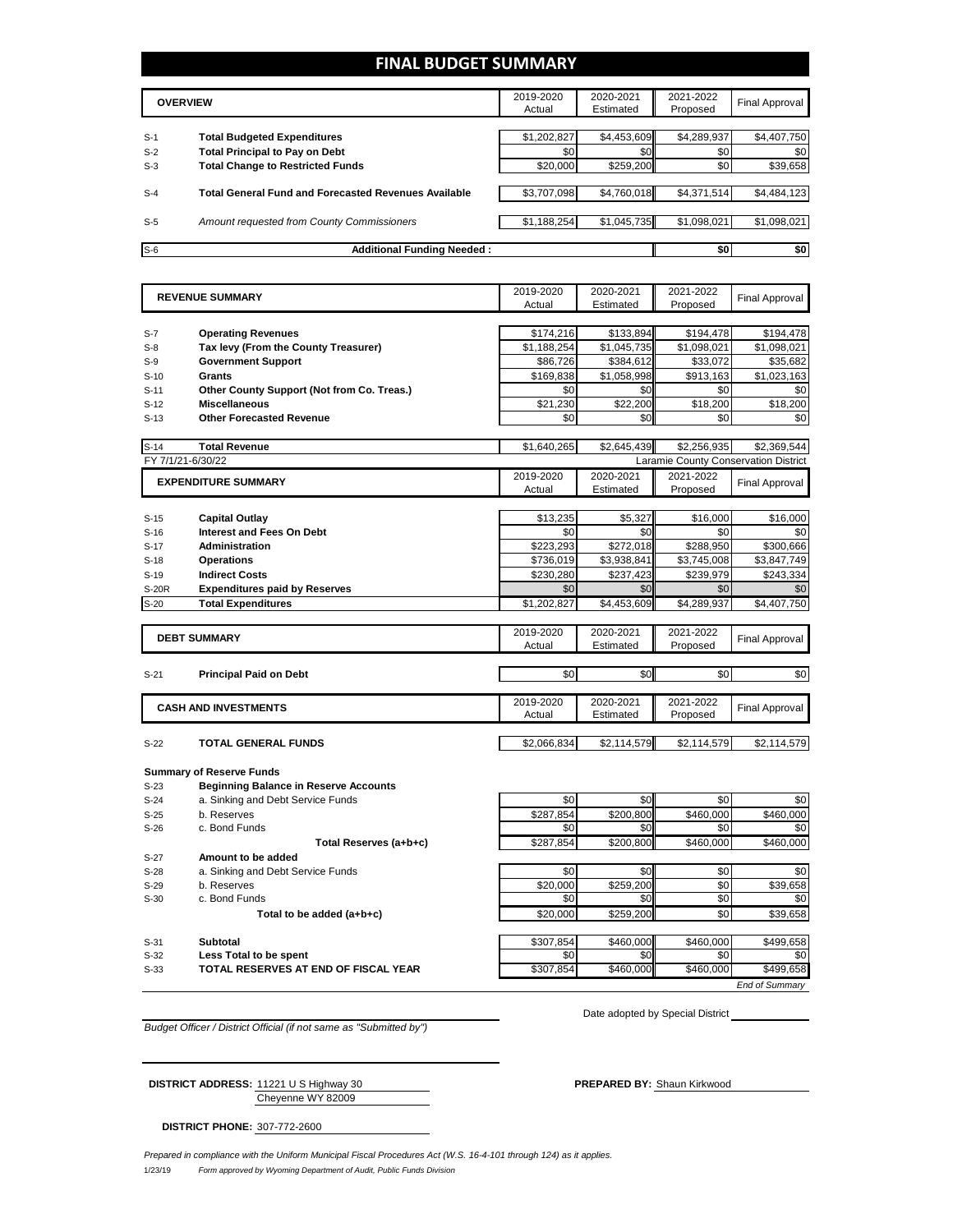# **Final Budget**

|                        | Laramie County Conservation District                                                   |                                 |                     |                        | <b>FYE</b>            | 6/30/2022              |
|------------------------|----------------------------------------------------------------------------------------|---------------------------------|---------------------|------------------------|-----------------------|------------------------|
|                        | <b>NAME OF DISTRICT/BOARD</b>                                                          |                                 |                     |                        |                       |                        |
|                        | <b>PROPERTY TAXES AND ASSESSMENTS</b>                                                  |                                 |                     |                        |                       |                        |
|                        |                                                                                        |                                 |                     |                        |                       |                        |
|                        |                                                                                        | <b>DOA Chart</b><br>of Accounts | 2019-2020<br>Actual | 2020-2021<br>Estimated | 2021-2022<br>Proposed | <b>Final Approval</b>  |
| $R-1$<br>$R-1.1$       | <b>Property Taxes and Assessments Received</b><br>Tax Levy (From the County Treasurer) | 4001                            | \$1,188,254         | \$1,045,735            | \$1,098,021           | \$1,098,021            |
| $R-1.2$                | Other County Support (see note on the right)                                           | 4005                            |                     |                        |                       |                        |
|                        |                                                                                        |                                 |                     |                        |                       |                        |
|                        | <b>FORECASTED REVENUE</b>                                                              |                                 |                     |                        |                       |                        |
|                        |                                                                                        |                                 |                     |                        |                       |                        |
|                        |                                                                                        | <b>DOA Chart</b><br>of Accounts | 2019-2020<br>Actual | 2020-2021<br>Estimated | 2021-2022<br>Proposed | <b>Final Approval</b>  |
| $R-2$                  | <b>Revenues from Other Governments</b>                                                 |                                 |                     |                        |                       |                        |
| $R-2.1$                | State Aid                                                                              | 4211                            | \$76,726            | \$8,823                | \$23,072              | \$25,682               |
| $R - 2.2$              | Additional County Aid (non-treasurer)                                                  | 4237                            | \$10,000            | \$10,000               | \$10,000              | \$10,000               |
| $R - 2.3$<br>$R - 2.4$ | City (or Town) Aid<br>Other (Specify)                                                  | 4237<br>4237                    |                     | \$122,789<br>\$243,000 | \$0<br>\$0            |                        |
|                        |                                                                                        |                                 |                     |                        |                       |                        |
| $R-2.5$<br>$R-3$       | <b>Total Government Support</b><br><b>Operating Revenues</b>                           |                                 | \$86,726            | \$384,612              | \$33,072              | \$35,682               |
| $R-3.1$                | <b>Customer Charges</b>                                                                | 4300                            |                     |                        | \$0                   |                        |
| $R - 3.2$              | Sales of Goods or Services                                                             | 4300                            | \$174,216           | \$133,894              | \$194,478             | \$194,478              |
|                        | R-3.3 Other Assessments                                                                | 4503                            |                     |                        | \$0                   |                        |
| $R-3.4$                | <b>Total Operating Revenues</b>                                                        |                                 | \$174,216           | \$133,894              | \$194,478             | \$194,478              |
| $R-4$                  | <b>Grants</b>                                                                          |                                 |                     |                        |                       |                        |
| $R - 4.1$              | <b>Direct Federal Grants</b>                                                           | 4201                            |                     | \$260,750              | \$0                   |                        |
| R-4.2                  | Federal Grants thru State Agencies                                                     | 4201                            | \$30,246            | \$280,000              | \$215,750             | \$215,750              |
|                        | R-4.3 Grants from State Agencies                                                       | 4211                            | \$139,592           | \$518,248              | \$697,413             | \$807,413              |
| $R - 4.4$              | <b>Total Grants</b>                                                                    |                                 | \$169,838           | \$1,058,998            | \$913,163             | $\overline{1,023,163}$ |
| $R-5$                  | <b>Miscellaneous Revenue</b>                                                           |                                 |                     |                        |                       |                        |
| $R-5.1$                | Interest                                                                               | 4501                            | \$13,727            | \$9,200                | \$9,200               | \$9,200                |
| $R-5.2$                | Other: Specify<br>misc. income & other gran                                            | 4500                            | \$7,503             | \$13,000               | \$9,000               | \$9,000                |
| $R - 5.3$              | <b>Other: Additional</b>                                                               |                                 |                     |                        | \$0                   |                        |
| $R-5.4$                | <b>Total Miscellaneous</b>                                                             |                                 | \$21,230            | \$22,200               | \$18,200              | \$18,200               |
| $R - 5.5$              | <b>Total Forecasted Revenue</b>                                                        |                                 | \$452,010           | \$1,599,704            | \$1,158,914           | \$1,271,523            |
| $R-6$                  | <b>Other Forecasted Revenue</b>                                                        |                                 |                     |                        |                       |                        |
| $R-6.1$                | a. Other past due as estimated by Co. Treas.                                           | 4004                            |                     |                        | \$0                   |                        |
| $R-6.2$                | b. Other forecasted revenue (specify):                                                 |                                 |                     |                        |                       |                        |
| $R-6.3$                |                                                                                        | 4500                            |                     |                        | \$0                   |                        |
| $R-6.4$                |                                                                                        | 4500                            |                     |                        | \$0                   |                        |
| $R-6.5$                |                                                                                        |                                 |                     |                        | \$0                   |                        |
| $R-6.6$                | Total Other Forecasted Revenue (a+b)                                                   |                                 | \$0                 | \$0                    | \$0                   | \$0                    |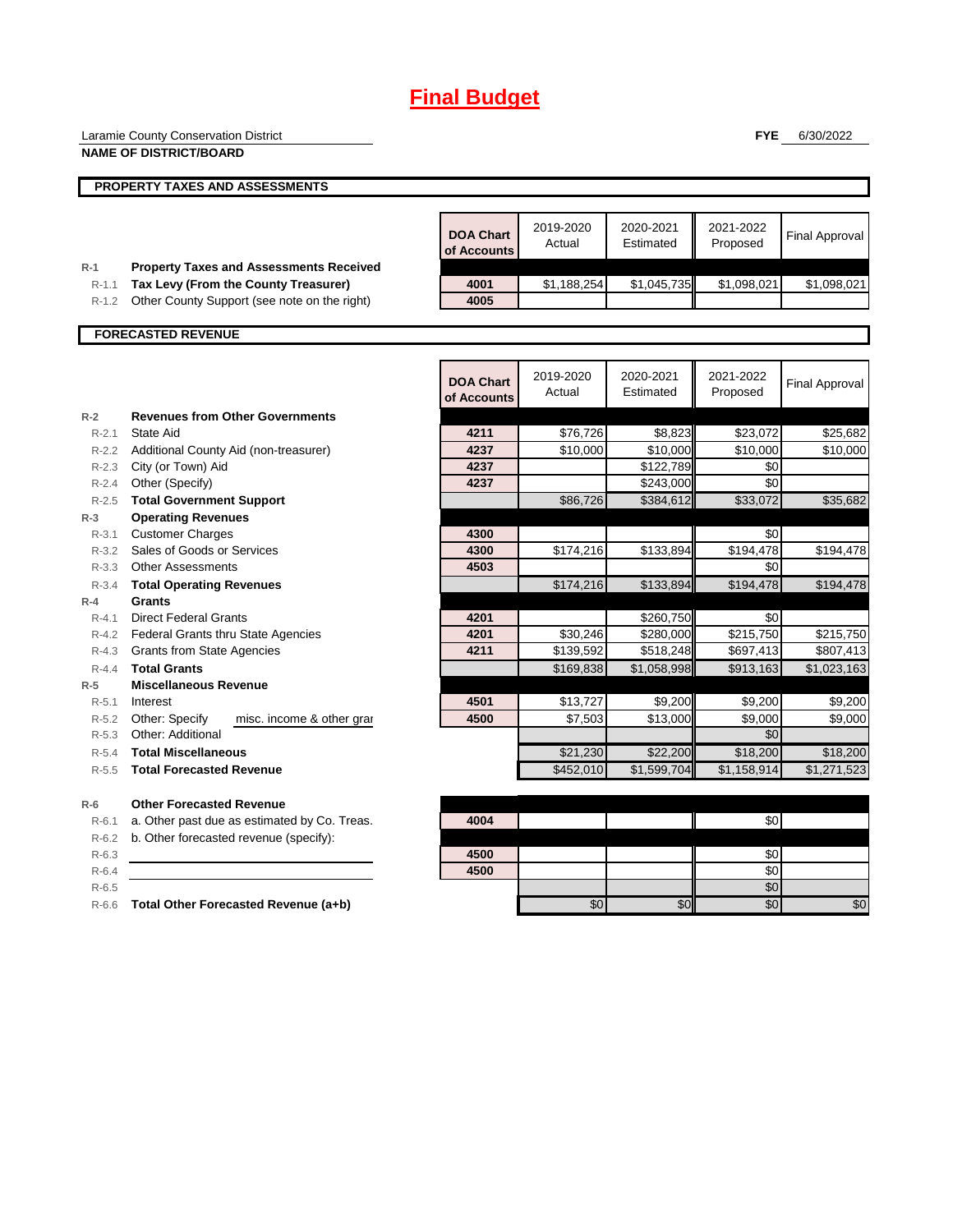#### **CAPITAL OUTLAY BUDGET**

|           |                             | UI AUUUL |
|-----------|-----------------------------|----------|
| $E-1$     | <b>Capital Outlay</b>       |          |
| $E - 1.1$ | <b>Real Property</b>        | 6201     |
| $E - 1.2$ | Vehicles                    | 6210     |
| $E-1.3$   | <b>Office Equipment</b>     | 6211     |
| $E - 1.4$ | Other (Specify)             |          |
| $E - 1.5$ |                             | 6200     |
| $E-1.6$   |                             | 6200     |
| $E-1.7$   |                             |          |
| $E - 1.8$ | <b>TOTAL CAPITAL OUTLAY</b> |          |
|           |                             |          |

|           |                             | <b>DOA Chart</b><br>of Accounts | 2019-2020<br>Actual | 2020-2021<br>Estimated | 2021-2022<br>Proposed | <b>Final Approval</b> |
|-----------|-----------------------------|---------------------------------|---------------------|------------------------|-----------------------|-----------------------|
|           | <b>Capital Outlay</b>       |                                 |                     |                        |                       |                       |
| $E - 1.1$ | <b>Real Property</b>        | 6201                            |                     |                        |                       |                       |
| $E-1.2$   | Vehicles                    | 6210                            | \$12,002            |                        | \$14,000              | \$14,000              |
| $E-1.3$   | Office Equipment            | 6211                            | \$1,233             | \$3,927                | \$2,000               | \$2,000               |
| $E - 1.4$ | Other (Specify)             |                                 |                     |                        |                       |                       |
| $E-1.5$   |                             | 6200                            |                     | \$1,100                | \$0                   |                       |
| $E-1.6$   |                             | 6200                            |                     | \$300                  | \$0                   |                       |
| $E - 1.7$ |                             |                                 |                     |                        | \$0                   |                       |
| $E-1.8$   | <b>TOTAL CAPITAL OUTLAY</b> |                                 | \$13,235            | \$5,327                | \$16,000              | \$16,000              |

#### **ADMINISTRATION BUDGET**

|           |                                      | <b>DOA Chart</b><br>of Accounts | 2019-2020<br>Actual | 2020-2021<br>Estimated | 2021-2022<br>Proposed | <b>Final Approval</b> |
|-----------|--------------------------------------|---------------------------------|---------------------|------------------------|-----------------------|-----------------------|
| $E-2$     | <b>Personnel Services</b>            |                                 |                     |                        |                       |                       |
| $E - 2.1$ | Administrator                        | 7002                            | \$61,194            | \$62,726               | \$62,726              | \$65,511              |
| $E - 2.2$ | Secretary                            | 7003                            |                     |                        | \$0                   |                       |
| $E - 2.3$ | Clerical                             | 7004                            |                     |                        | \$0                   |                       |
| $E - 2.4$ | Other (Specify)                      |                                 |                     |                        |                       |                       |
| $E - 2.5$ | <b>Financial Coordinator</b>         | 7005                            | \$46,536            | \$47,674               | \$47,674              | \$50,380              |
| $E-2.6$   |                                      | 7005                            |                     |                        | \$0                   |                       |
| $E - 2.7$ |                                      |                                 |                     |                        | \$0                   |                       |
| $E-3$     | <b>Board Expenses</b>                |                                 |                     |                        |                       |                       |
| $E - 3.1$ | Travel                               | 7011                            | \$0                 | \$800                  | \$800                 | \$800                 |
| $E - 3.2$ | Mileage                              | 7012                            | \$651               | \$800                  | \$800                 | \$800                 |
| $E - 3.3$ | Other (Specify)                      |                                 |                     |                        |                       |                       |
| $E - 3.4$ | <b>BOS Expenses</b>                  | 7013                            | \$5,074             | \$12,400               | \$12,200              | \$13,426              |
| $E - 3.5$ | Dues                                 | 7013                            | \$19,939            | \$19,975               | \$19,575              | \$19,575              |
| $E - 3.6$ |                                      |                                 |                     |                        | \$0                   |                       |
| $E-4$     | <b>Contractual Services</b>          |                                 |                     |                        |                       |                       |
| $E - 4.1$ | Legal                                | 7021                            | \$66,776            |                        | \$118,500             | \$123,500             |
| $E - 4.2$ | Accounting/Auditing                  | 7022                            | \$13,050            | \$13,500               | \$13,950              | \$13,950              |
| $E - 4.3$ | Other (Specify)                      |                                 |                     |                        |                       |                       |
| $E - 4.4$ | professional fees                    | 7023                            |                     | \$102,738              | \$0                   |                       |
| $E - 4.5$ |                                      | 7023                            |                     |                        | \$0                   |                       |
| $E-4.6$   |                                      |                                 |                     |                        | \$0                   |                       |
| $E-5$     | <b>Other Administrative Expenses</b> |                                 |                     |                        |                       |                       |
| $E - 5.1$ | <b>Office Supplies</b>               | 7031                            | \$2,039             | \$900                  | \$2,200               | \$2,200               |
| $E - 5.2$ | Office equipment, rent & repair      | 7032                            | \$3,823             | \$4,400                | \$4,300               | \$4,300               |
| $E - 5.3$ | Education                            | 7033                            |                     |                        | \$0                   |                       |
| $E - 5.4$ | Registrations                        | 7034                            |                     |                        | \$0                   |                       |
| $E - 5.5$ | Other (Specify)                      |                                 |                     |                        |                       |                       |
| $E - 5.6$ |                                      | 7035                            |                     | \$1,600                | \$1,400               | \$1,400               |
| $E - 5.7$ | Bank fees, internet/email            | 7035                            | \$4,212             | \$4,505                | \$4,825               | \$4,825               |
| $E - 5.8$ |                                      |                                 |                     |                        | \$0                   |                       |
| $E-6$     | <b>TOTAL ADMINISTRATION</b>          |                                 | \$223,293           | \$272,018              | \$288,950             | \$300,666             |

r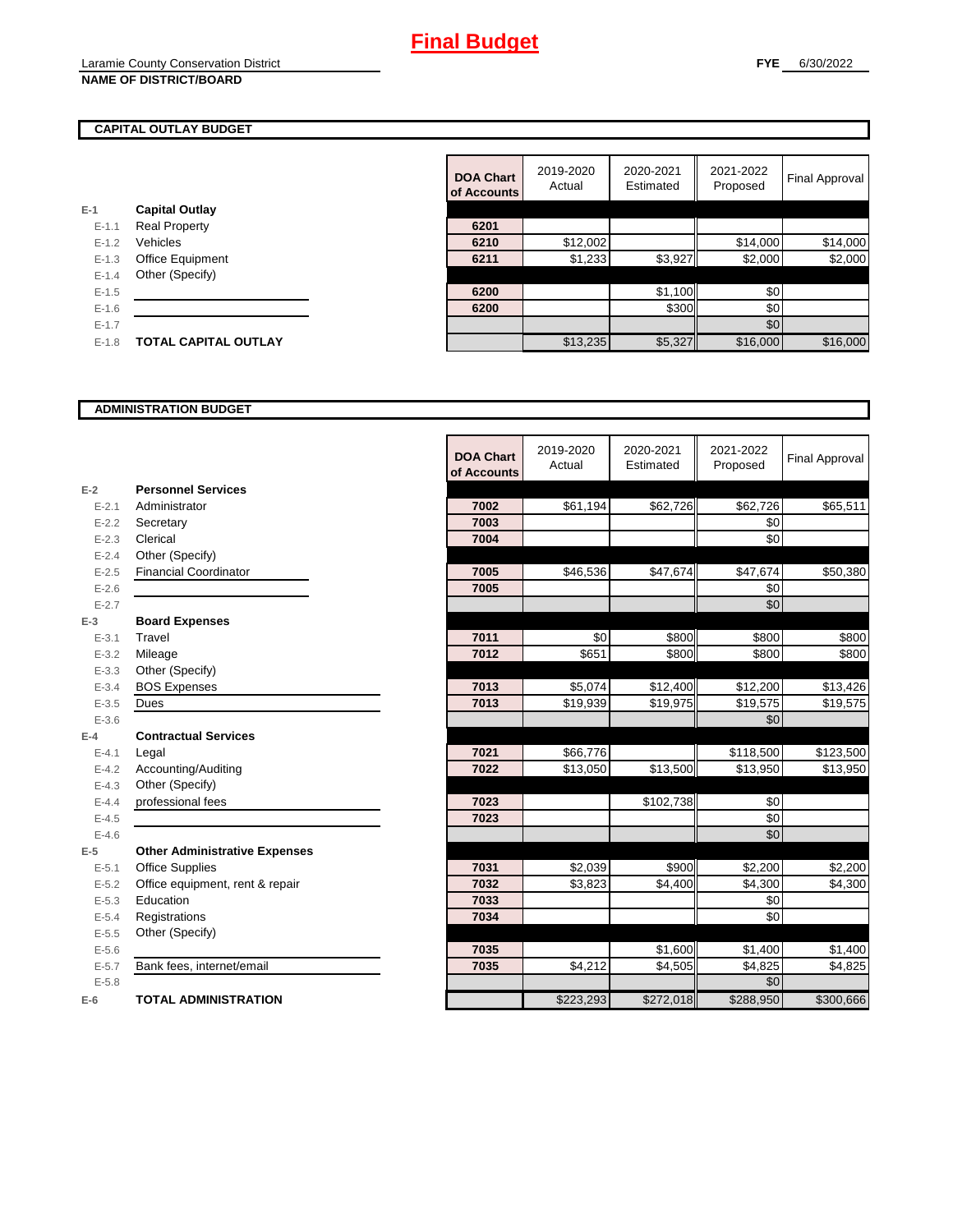#### **OPERATIONS BUDGET**

|                        |                                                             | <b>DOA Chart</b><br>of Accounts | 2019-2020<br>Actual | 2020-2021<br>Estimated  | 2021-2022<br>Proposed | <b>Final Approval</b> |
|------------------------|-------------------------------------------------------------|---------------------------------|---------------------|-------------------------|-----------------------|-----------------------|
| $E-7$                  | <b>Personnel Services</b>                                   |                                 |                     |                         |                       |                       |
| $E - 7.1$              | Wages--Operations                                           | 7202                            | \$274,590           | \$286,832               | \$295,909             | \$312,680             |
| $E - 7.2$              | <b>Service Contracts</b>                                    | 7203                            | \$3,696             |                         | \$0                   |                       |
| $E - 7.3$              | Other (Specify)                                             |                                 |                     |                         |                       |                       |
| $E - 7.4$              |                                                             | 7204                            |                     |                         | \$0                   |                       |
| $E - 7.5$              |                                                             | 7204                            |                     |                         | \$0                   |                       |
| $E - 7.6$              |                                                             |                                 |                     |                         | \$0                   |                       |
| $E-8$                  | <b>Travel</b>                                               |                                 |                     |                         |                       |                       |
| $E - 8.1$              | Mileage                                                     | 7211                            |                     |                         | \$0                   |                       |
| $E - 8.2$              | Other (Specify)                                             |                                 |                     |                         |                       |                       |
| $E - 8.3$              | Fuel                                                        | 7212<br>7212                    | \$8,385             | \$10,000                | \$10,000<br>\$0       | \$9,200               |
| $E - 8.4$<br>$E - 8.5$ |                                                             |                                 |                     |                         | \$0                   |                       |
|                        |                                                             |                                 |                     |                         |                       |                       |
| $E-9$<br>$E-9.1$       | <b>Operating supplies (List)</b><br>maintenance and repairs | 7220                            | \$31,694            | \$12,400                | \$19,450              | \$18,000              |
| $E-9.2$                | supplies                                                    | 7220                            | \$2,851             | \$14,900                | \$8,000               | \$6,500               |
| $E-9.3$                |                                                             | 7220                            |                     |                         | \$0                   |                       |
| $E - 9.4$              |                                                             | 7220                            |                     |                         | \$0                   |                       |
| $E - 9.5$              |                                                             |                                 |                     |                         | \$0                   |                       |
| $E-10$                 | <b>Program Services (List)</b>                              |                                 |                     |                         |                       |                       |
| $E-10.1$               | <b>Education Program</b>                                    | 7230                            | \$18,490            | \$37,409                | \$19,650              | \$19,800              |
| $E-10.2$               | Water Program                                               | 7230                            | \$206,200           | \$1,275,531             | \$647,854             | \$641,173             |
| $E-10.3$               | Wildlife/Range Program                                      | 7230                            | \$11,950            | \$73,256                | \$25,601              | \$125,601             |
| $E-10.4$               | Tree Program & LSF Program                                  | 7230                            | \$99,663            | \$90,605                | \$142,425             | \$142,464             |
| $E-10.5$               |                                                             |                                 |                     |                         | \$0                   |                       |
| $E-11$                 | <b>Contractual Arrangements (List)</b>                      |                                 |                     |                         |                       |                       |
| $E-11.1$               |                                                             | 7400                            |                     |                         |                       |                       |
| $E-11.2$               |                                                             | 7400                            |                     |                         | \$0                   |                       |
| $E-11.3$               |                                                             | 7400                            |                     |                         | \$0                   |                       |
| $E-11.4$               |                                                             | 7400                            |                     |                         | \$0                   |                       |
| $E-11.5$               |                                                             |                                 |                     |                         | \$0                   |                       |
| $E-12$                 | <b>Other operations (Specify)</b>                           |                                 |                     |                         |                       |                       |
| $E-12.1$               | Special Projects                                            | 7450                            | \$9,365             | \$18,170                | \$18,450              | \$28,450              |
| $E-12.2$               | building expenses                                           | 7450                            | \$69,136            | $\overline{$2,119,738}$ | \$2,557,669           | \$2,543,881           |
| $E-12.3$               |                                                             | 7450                            |                     |                         | \$0                   |                       |
| $E-12.4$               |                                                             | 7450                            |                     |                         | $\sqrt{6}$            |                       |
| $E-12.5$               |                                                             |                                 |                     |                         | \$0                   |                       |
| $E-13$                 | <b>TOTAL OPERATIONS</b>                                     |                                 | \$736,019           | \$3,938,841             | \$3,745,008           | \$3,847,749           |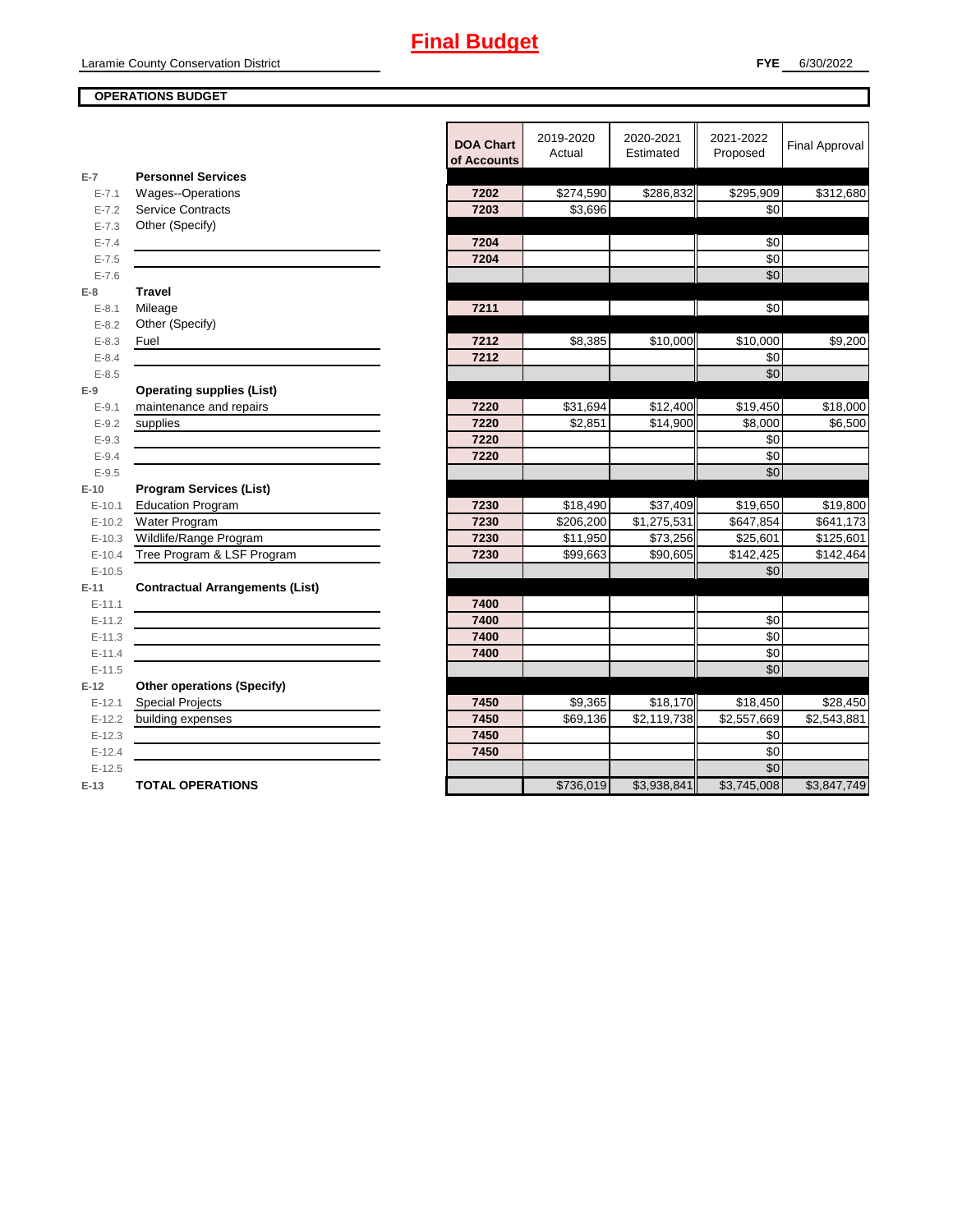#### **INDIRECT COSTS BUDGET**

|          |                              | <b>DOA Chart</b><br>of Accounts | 2019-2020<br>Actual | 2020-2021<br>Estimated | 2021-2022<br>Proposed | <b>Final Approval</b> |
|----------|------------------------------|---------------------------------|---------------------|------------------------|-----------------------|-----------------------|
| $E-14$   | Insurance                    |                                 |                     |                        |                       |                       |
| $E-14.1$ | Liability                    | 7502                            | \$4,023             | \$4,292                | \$3,282               | \$3,282               |
| $E-14.2$ | Buildings and vehicles       | 7503                            | \$5,918             | \$6,682                | \$20,000              | \$20,000              |
| $E-14.3$ | Equipment                    | 7504                            |                     |                        | \$0                   |                       |
| $E-14.4$ | Other (Specify)              |                                 |                     |                        |                       |                       |
| $E-14.5$ | <b>Treasurer Bond</b>        | 7505                            | \$210               | \$310                  | \$0                   |                       |
| $E-14.6$ |                              | 7505                            |                     |                        | \$500                 | \$500                 |
| $E-14.7$ |                              |                                 |                     |                        | \$0                   |                       |
| $E-15$   | Indirect payroll costs:      |                                 |                     |                        |                       |                       |
| $E-15.1$ | FICA (Social Security) taxes | 7511                            | \$26,308            | \$27,049               | \$27,049              | \$27,948              |
| $E-15.2$ | <b>Workers Compensation</b>  | 7512                            | \$8,529             | \$8,274                | \$8,345               | \$8,620               |
| $E-15.3$ | <b>Unemployment Taxes</b>    | 7513                            | \$570               | \$875                  | \$2,484               | \$2,484               |
| $E-15.4$ | Retirement                   | 7514                            | \$59,416            | \$64,069               | \$65,837              | \$68,016              |
| $E-15.5$ | <b>Health Insurance</b>      | 7515                            | \$125,306           | \$125,872              | \$112,483             | \$112,483             |
| $E-15.6$ | Other (Specify)              |                                 |                     |                        |                       |                       |
| $E-15.7$ |                              | 7516                            |                     |                        | \$0                   |                       |
| $E-15.8$ |                              | 7516                            |                     |                        | \$0                   |                       |
| $E-15.9$ |                              |                                 |                     |                        | \$0                   |                       |
|          |                              |                                 |                     |                        |                       |                       |
| $E-17$   | <b>TOTAL INDIRECT COSTS</b>  |                                 | \$230,280           | \$237,423              | \$239,979             | \$243,334             |

### **DEBT SERVICE BUDGET**

|         |                           | <b>DOA Chart</b><br>of Accounts | 2019-2020<br>Actual | 2020-2021<br>Estimated | 2021-2022<br>Proposed | <b>Final Approval</b> |
|---------|---------------------------|---------------------------------|---------------------|------------------------|-----------------------|-----------------------|
|         | <b>Debt Service</b>       |                                 |                     |                        |                       |                       |
| $D-1.1$ | Principal                 | 6401                            |                     |                        | \$0                   |                       |
| $D-1.2$ | Interest                  | 6410                            |                     |                        | \$0 <sub>1</sub>      |                       |
| $D-1.3$ | Fees                      | 6420                            |                     |                        | \$0                   |                       |
|         | <b>TOTAL DEBT SERVICE</b> |                                 | \$0                 | \$0                    | \$0                   | \$0                   |

| <b>Debt Service</b><br>D-1 |  |
|----------------------------|--|
|----------------------------|--|

D-1.1 **Principal** 

D-1.2 **Interest** 

**D-2 TOTAL DEBT SERVICE**